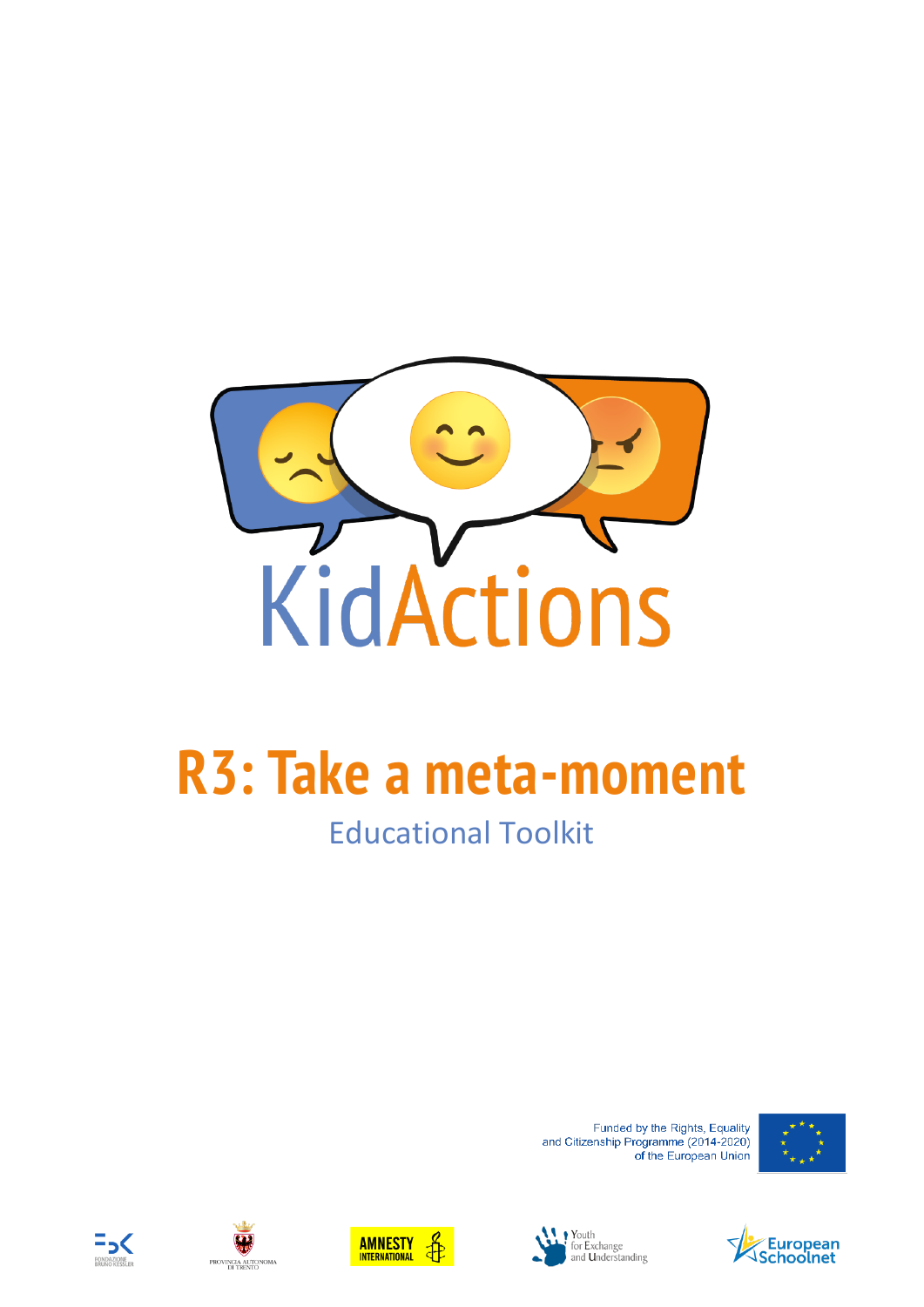

## **OVERVIEW**

### **Areas covered:**

| Understanding   Preventing   Responding |  |
|-----------------------------------------|--|
|                                         |  |

### **Areas of SEL:**

| Self-     | Self-      | Social    | Relationship | Responsible decision- |
|-----------|------------|-----------|--------------|-----------------------|
| awareness | management | awareness | skills       | making                |

### **Audience:**



Timing: **30 minutes** Learning outcomes:

**Learners will be able to:**

- **Consider emotional regulation strategies to shape responses to cyberbullying.**
- **Develop effective regulation strategies to protect themselves and others online.**

Key vocabulary: **cyberbullying, emotions, personality, regulation, strategies, pause, consider, reflect, best-self, meta-moment.**

#### Resources: **Google Slides, 'Meta-moment' cards (slide 6)**

Key questions:

- Do you behave differently when you feel…
	- o …angry? How?
	- o …upset? How?
	- o …excited? How?
	- o …happy? How?
- How can you change your emotions?
- What do you do to calm down (or regulate)?
- What are the top three things you would do in order to be your 'best self'?

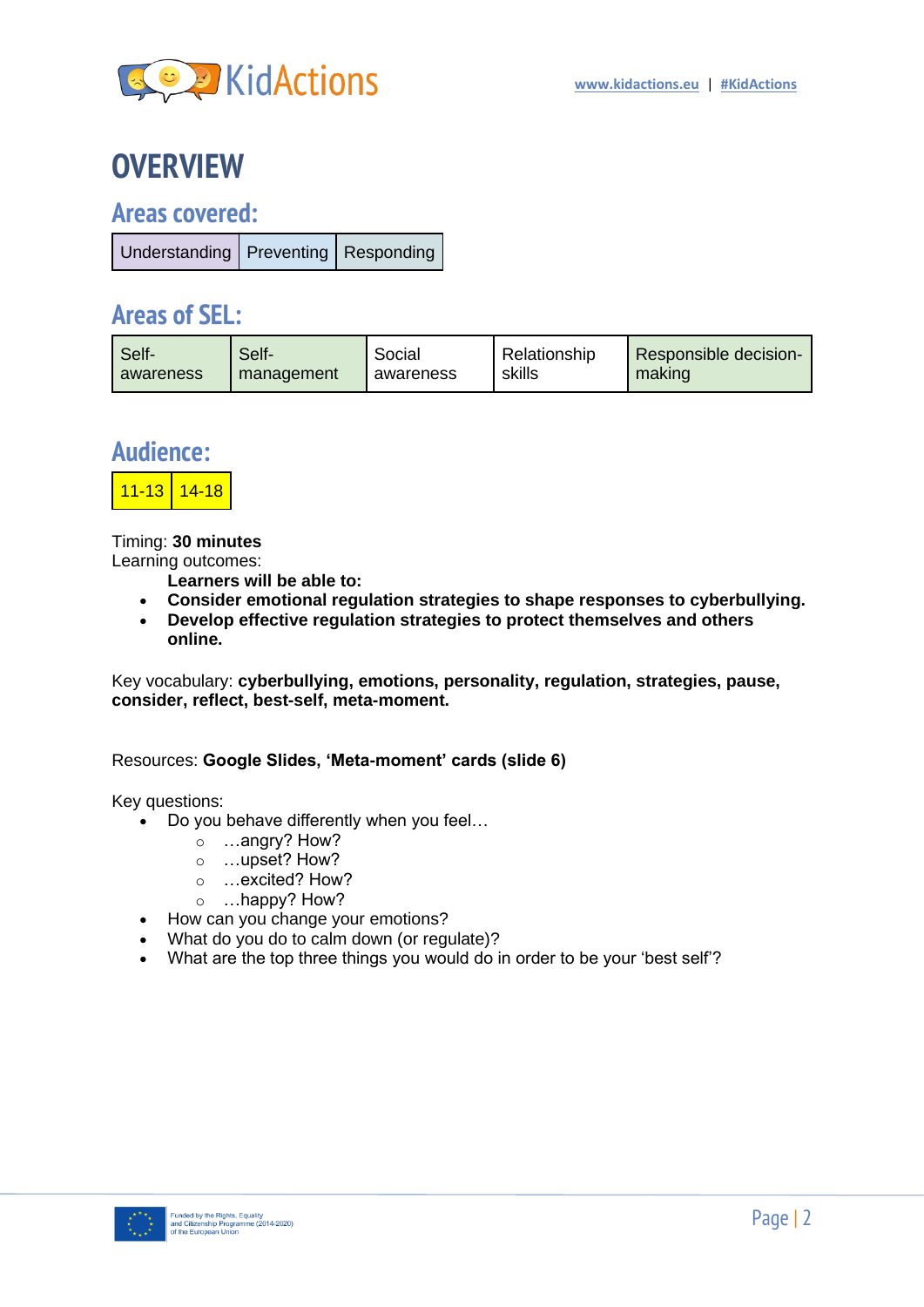

# **ACTIVITY PLAN:**

*Note: This activity links with the activity 'P2 - Your best online self'. It is advisable to complete this activity after exploring the concept of 'best self'.*

### **Starter activity (10 minutes)**

#### *How do you feel online?*

Start by sharing the Mood Meter on slide 4 with learners. This is taken from Yale's Centre for Emotional Intelligence RULER programme on social and emotional learning.

The coloured quadrants represent different emotion types and can be understood as follows:

- Red and blue emotions are considered 'less pleasant', yellow and green are 'more pleasant'.
- Red and yellow emotions are 'high energy', blue and green emotions are 'low energy'.
- The intensity of the emotions increases as you move outwards from the centre to the corners of the chart.

Ask learners to work in pairs to select an emotion from the mood meter and explain a time when something they experienced online made them feel that emotion (e.g. I felt frustrated when there was lag in my favourite online game, I felt grateful when my friends and family donated to my online fundraising for a charity, etc.)

Give learners 5 minutes to discuss their experiences and then invite them to share their ideas. Encourage learners to share both positive and negative experiences.

Be aware that some experiences shared might constitute a disclosure by a young person – please refer to guidance around handling disclosures in the educators' guide, and always follow your school/setting's policies and procedures for handling safeguarding and child protection issues.

### **Activity (15 minutes)**

#### *Meta-moments*

Explain to learners that difficult situations (online and offline) can produce strong emotional responses in ourselves and others. Bullying is one example where emotions can run high and this can lead to those involved making decisions that make a situation worse rather than better.

One way to counteract this is to take a meta-moment; a break or pause in order to consider your emotions and use strategies to regulate your emotions (usually to calm yourself down). Once calm, you can then make more rational decisions or be your 'best self'. This can help protect you and others online.